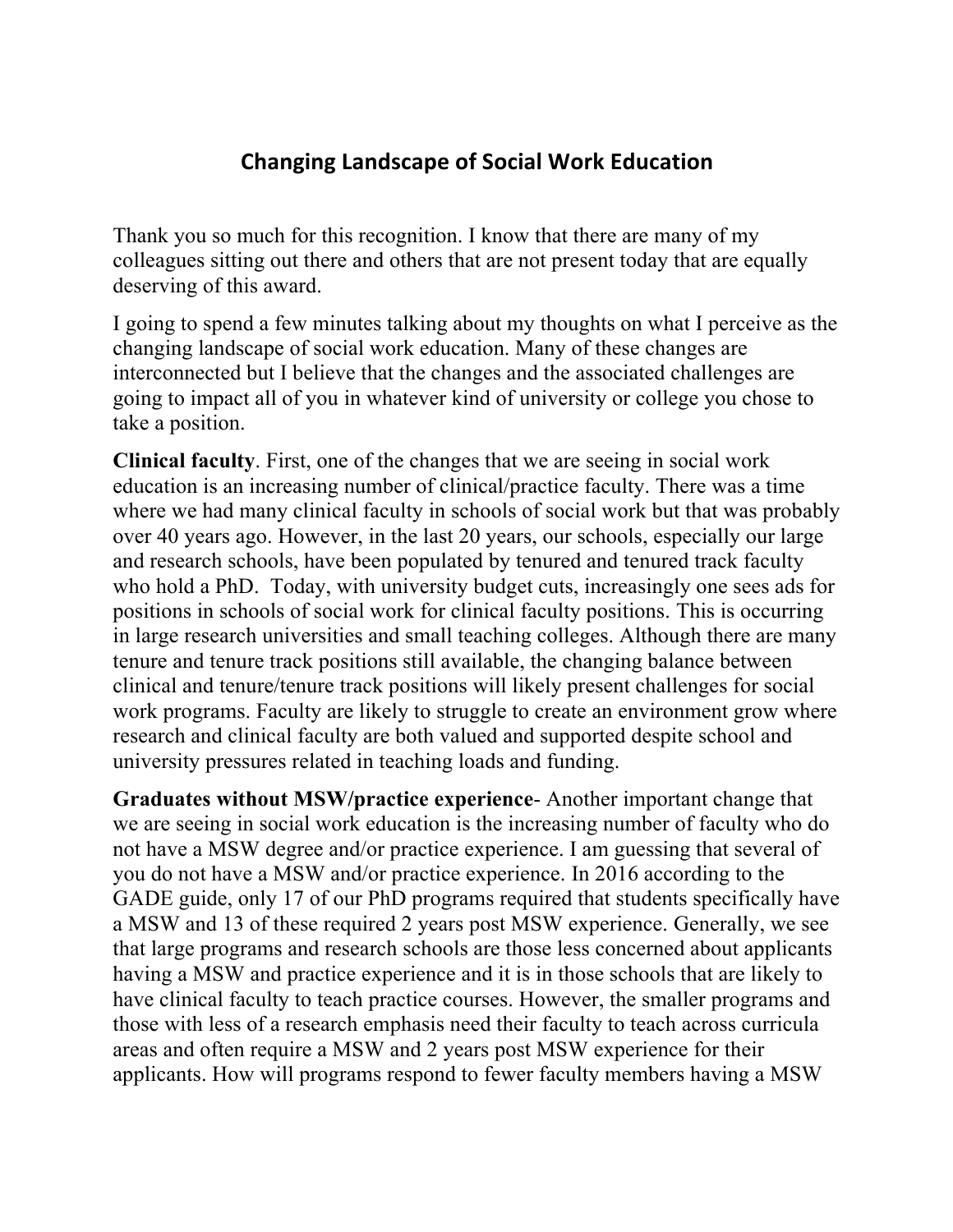degree and practice experience? How might the environment of programs change? These are important questions that programs will need to address in the future.

**Funding issues**. As you all know, higher education is receiving fewer and fewer state and federal dollars, leaving universities to seek their own funding. Faculty in social work programs are under great pressure to seek grant funding. A competitive job market, requires doctoral programs to prepare their students to not only publish but also to seek funding opportunities. The pressure for grant funding is likely to only increase. Simultaneously, our students are leaving bachelor, masters' and PhD programs with more and more debt. According to CSWE report in 2015, students' debt averages over \$30,000/program level. The need to support our students is increasing at the same time funding is being cut and competition for grants is increasing. Whatever kind of university you take a position, funding will be a major issue for your program and for your students.

**We are seeing a much greater emphasis on Interdisciplinary work than ever before**. Doctoral programs have long required students to take courses outside of the discipline. However, today, the importance of interdisciplinary work is magnified. Students and faculty, alike, need to be involved in interdisciplinary research projects and applications for grant funding. One of the results and probably benefits of the emphasis in interdisciplinary work is that our students and faculty may be increasingly be mentored by faculty outside of social work.

**Student Composition**. Make up of our students is another important change occurring in social work programs. Social work education is seeing an increasing number of international students. CSWE reported that from 2006 to 2013, there was a reported increase of 60% in international students. This increase in international students is enhancing our students' experiences and classrooms' discussions by providing multicultural perspectives. However, at the same time, we see fewer men in social work. programs. Students of Color continue to be underrepresented. We all understand the importance of a diverse student body and faculty but we struggle to address it. Student composition is an important issue for all our programs, large and small, research intensive and primarily teaching.

**Very importantly, we see the reemergence of practice doctoral programs** (better known as the DSW). We don't know yet what the implications will be for the profession or social work education. We do know that some graduates of practice doctoral program are assuming tenure track positions. In the latest report from CSWE's Commission on Educational Policy and Commission on Accreditation Practice Doctoral Committee reported that 21% of graduates from practice doctoral programs took tenure track positions and 12.5% took nontenure